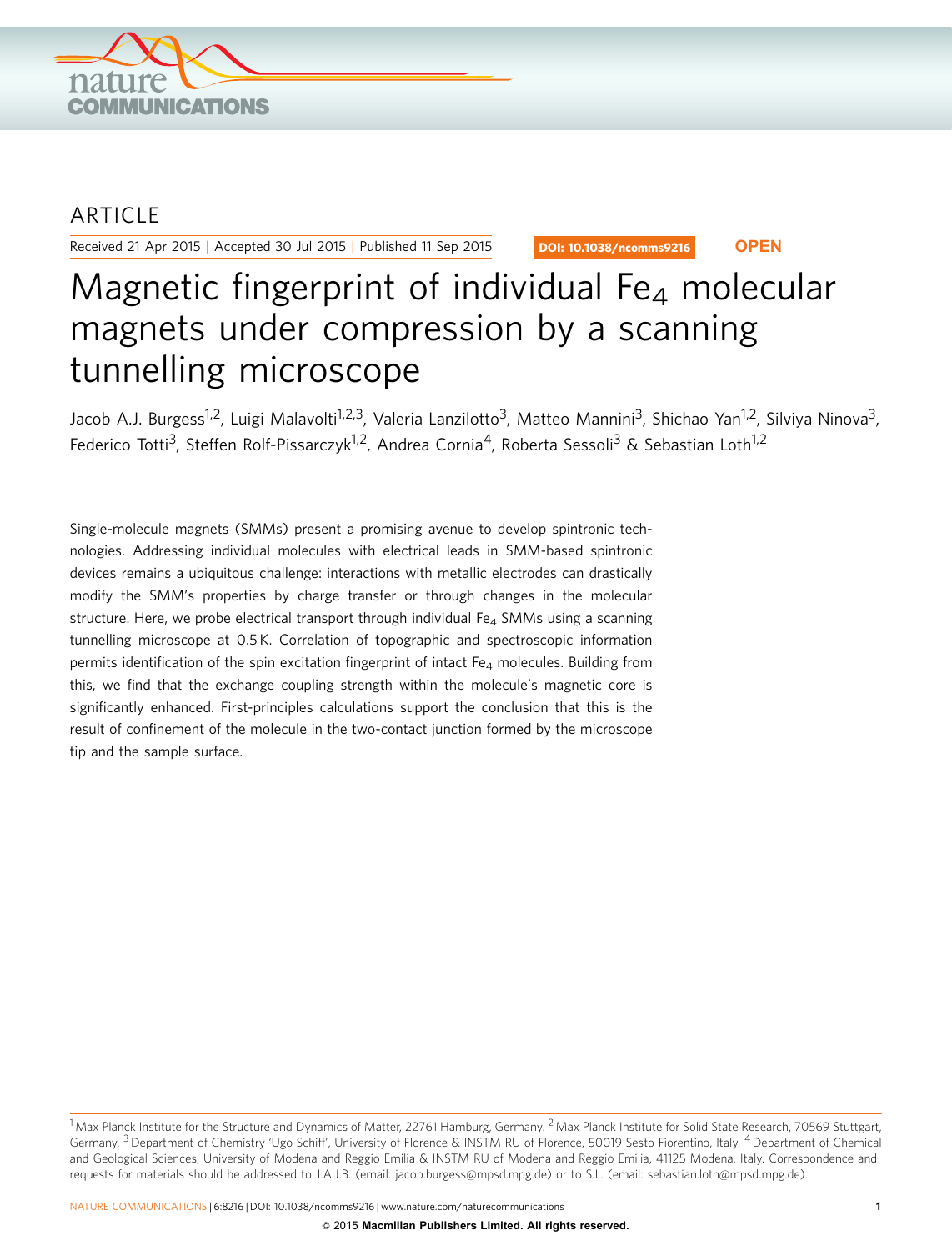Molecular spintronics harnesses magnetic properties of<br>molecules to achieve enhanced functionality in electro-<br>nic circuits<sup>[1](#page-5-0)</sup>. The use of single-molecule magnets<br>(SMMs) with long spin-relaxation times may even enable spin molecules to achieve enhanced functionality in electro-(SMMs) with long spin-relaxation times may even enable spin-based quantum computing<sup>[2,3](#page-5-0)</sup>. Practical incorporation of an SMM into a two-contact device demands strong coupling to the spin subsystem without disrupting the magnetic properties with unwanted electronic or structural modifications $4-8$ . Metalmolecule-metal junctions constructed by electro-migration have demonstrated the coupling between electric current and molecular magnetic moments, as well as the persistence of magnetic anisotropy within the device junction for  $[Mn_{12}O_{12}(O_2CR)_{16}(H_2O)_4]$  (Mn<sub>12</sub>), [Fe<sub>4</sub>(L')<sub>2</sub>(dpm)<sub>6</sub>] and TbPc<sub>2</sub>  $\text{SMMs}^{\text{9}-\text{12}}$ . Indirect electronic contact to TbPc<sub>2</sub> using carbonnanotube and graphene-based devices showed signs of slow magnetization dynamics<sup>[13,14](#page-5-0)</sup>. However, on metallic surfaces the magnetic bistability of  $TbPc_2$  is quenched<sup>[4–6](#page-5-0)</sup> and recovers only for significant separation of molecule and surface<sup>7</sup>.  $Mn<sub>12</sub>$  proved to be exceedingly fragile<sup>[8](#page-5-0)</sup> unless the molecules are isolated by a protective layer<sup>[15](#page-5-0)</sup>. In contrast, our focus here is directed to the four exchange coupled Fe atoms of the tetrairon(III) (Fe<sub>4</sub>) system which are encased in a robust, rigid, three-dimensional (3D) organic ligand shell. Fe<sub>4</sub> allows significant flexibility in customization of ligands<sup>[16](#page-5-0)</sup> and stable magnetism has been detected in ensembles of both chemically grafted $17,18$  and sublimated<sup>[19,20](#page-5-0)</sup> Fe<sub>4</sub> derivatives on metallic surfaces.

Here, we use a low-temperature scanning tunnelling microscope (STM) to study the magnetic properties of  $Fe<sub>4</sub>$  molecules sublimated onto the surface of a  $Cu<sub>2</sub>N/Cu(100)$  substrate. The STM tip is used to address individual Fe<sub>4</sub> molecules and probe excitations of the Fe<sub>4</sub> SMM's electron spin by inelastic electron tunnelling spectroscopy  $(IETS)^{21}$  $(IETS)^{21}$  $(IETS)^{21}$ . Hindering this is the 3D nature of the molecule and its ligand shell. In particular, tip interaction during spectroscopic measurements is extremely strong, commonly leading to molecular fragmentation. We overcome this problem by implementing analysis that correlates independent metrics (topography and IETS spectrum) to

categorize the magnetic fragments on the surface and identify intact molecules. Analysis of the spectrum identified for intact Fe4 molecules shows that the exchange energy within the magnetic core of the molecule is boosted by a significant margin. From first-principles calculations, we find that the enhanced exchange interaction between the Fe ions can be explained by a small compression of the magnetic core. We attribute this compression to the confinement of the molecule in the two-contact junction formed by the STM tip and the substrate surface.

# Results

Fe<sub>4</sub> evaporated on Cu<sub>2</sub>N. The Fe<sub>4</sub> derivative used in this work  $([Fe<sub>4</sub>(L)<sub>2</sub>(dpm)<sub>6</sub>],$  where H<sub>3</sub>L is the tripodal ligand Ph- $C(CH<sub>2</sub>OH)<sub>3</sub>$  and Hdpm is dipivaloylmethane; Fig. 1a) permits thermal sublimation of isolated molecules onto a semi-insulating copper nitride  $(Cu_2N)$  surface on Cu (100) that has been pre-cooled (see Methods for details)<sup>[19,20](#page-5-0)</sup>.

After deposition onto the  $Cu<sub>2</sub>N$  surface, and immediate cooling below 1 K, constant-current topographs reveal molecular objects with a wide variety of morphologies (Fig. 1b). Density functional theory (DFT) computations (see Methods for details) of  $Fe<sub>4</sub>$ relaxed on a  $Cu<sub>2</sub>N$  slab indicate that molecules adsorb with the axis of approximate 3-fold rotational symmetry (pseudo- $C_3$  axis) canted at a 33° angle from the surface normal, and with a total height of 1.7 nm (Fig. 1a,c). The tallest objects on the surface appear as spheroids of width 2 nm and height between 700 and 800 pm in STM scans (Fig. 1d). Unambiguously identifying these objects as intact  $Fe<sub>4</sub>$  SMMs is not possible by topographic measurements alone because the fine, multi-lobed structure is strongly tip-dependent.

Spectroscopic measurements. To corroborate the coarse topographic match we record inelastic electron tunnelling spectra with the tip brought into contact with the molecules. The differential conductance, dI/dV, is measured as a function of bias voltage, V, starting at reduced bias voltage (10 mV) and increased tunnel



Figure 1 | Fe<sub>4</sub> molecule adsorbed on the Cu<sub>2</sub>N surface. (a)  $[Fe_4(L)_2(dpm)_6]$  resting on the Cu<sub>2</sub>N surface. Adsorption geometry and molecular structure are computed by density function theory (DFT). The molecule's axis defined by the tripodal ligands is at a 33° angle from the surface normal. Atoms are Fe (orange), O (red), C (grey), H (white), Cu (brown) and N (blue). (b) Overview scanning tunnelling microscope (STM) image of the Cu<sub>2</sub>N surface after deposition of molecules (scale bar,  $8$ nm). A number of Fe<sub>4</sub> molecules are visible as the tallest objects in orange. This image was filtered to remove noise using WSxM software<sup>[23](#page-5-0)</sup>. (c) Calculated top view image of relaxed Fe<sub>4</sub> on Cu<sub>2</sub>N showing the spatial distribution of the density of states integrated between 0 and  $+3$  eV in energy. (d) STM image of an Fe<sub>4</sub> molecule. It appears as a spheroid of  $\sim$ 2 nm diameter with a multi-lobed substructure consistent with the calculated image in (c). The colour scale indicates the topographical height ranging between 0 and 1 nm in  $(b,d)$ , which were acquired at a tunnel current set-point of 3 pA and bias voltage of 2.3 V. The 1-nm lateral scale bar inset in  $(c)$  also applies to  $(d)$ .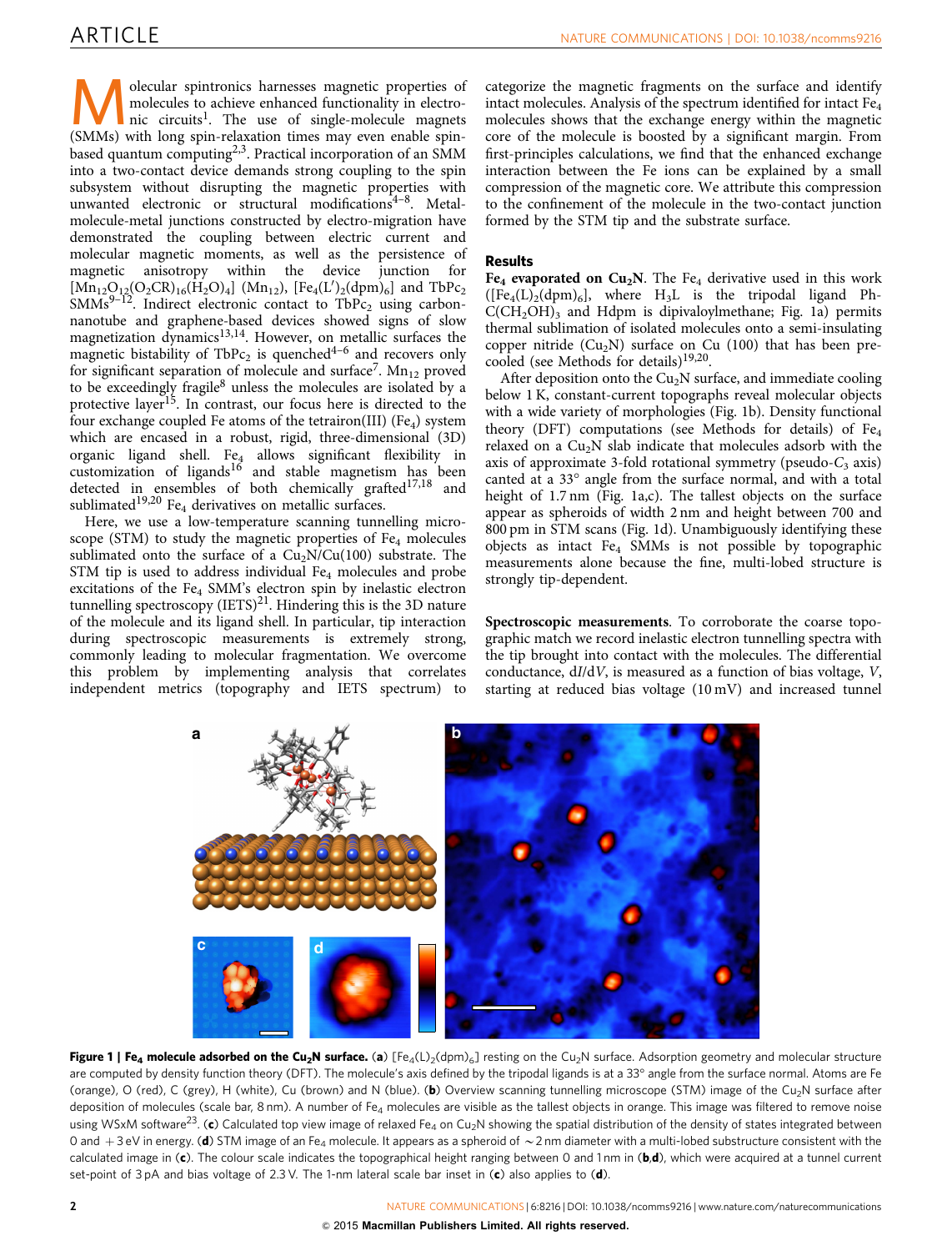current (5–100 pA; see Methods). Over a molecule at typical scanning conditions (2 V, 3 pA), we estimate the tip-Cu<sub>2</sub>N gap to be  $1.5 \pm 0.1$  nm (see Supplementary Fig. 1 and Supplementary Note 1); this matches well with the expected molecule height. Under scanning conditions transient physical tip-molecule interactions occur, confirming that the tip comes into contact with the top of the molecule. Transitioning to spectroscopy conditions moves the tip towards the molecule by 700–800 pm (see Supplementary Fig. 1). Hence, current passes directly through the molecule, as it is sandwiched into a two-contact device formed by the STM junction. Figure 2a shows a representative spectrum acquired on one of the molecules so trapped. It features clear steps in  $dI/dV(V)$  at  $\pm 0.5$  mV and at  $\pm 7.5$  mV that stem from excitations of the molecule's electron spin. We verify the magnetic nature of these excitations by acquiring data on individual molecules at both zero field and under an out-ofplane 9 T field, Fig. 2b. Both excitations shift in energy with magnetic field, qualitatively consistent with Zeeman energies expected for electron spins in a 9 T magnetic field.

Different molecules, however, exhibit a large variation of the spin excitation energies. It is not, a priori, clear if these variations might stem from measurements on partially fragmented molecules or interaction with the electrodes. This uncertainty can be overcome by correlating topographic height with observed spin excitations over a statistically significant population of molecules  $(560)$ .



Figure 2 | Conductance spectra of individual molecules. (a)  $d/dV(V)$ spectrum recorded on a molecule with 700 pm topographic height at 0 T magnetic field (blue line, initial current  $I_0 = 75$  pA at  $V_0 = 10$  mV). A background (BG) spectrum recorded with the same tip on bare  $Cu<sub>2</sub>N$ is shown in grey. (b) Spectra acquired on a single molecule (800 pm height) without magnetic field (blue line,  $I_0 = 25$  pA,  $V_0 = 10$  mV) and under a 9 T out-of-plane field (green line,  $I_0$  = 50 pA,  $V_0$  = 15 mV), background spectrum (BG, grey line). When a magnetic field is applied, the low-energy excitation widens from  $0.2 \pm 0.2$  to  $0.8 \pm 0.1$  mV and the high-energy excitation widens from  $7.5 \pm 0.1$  to  $8.5 \pm 0.1$  mV. Background spectra in (a) and (b) are offset for clarity. Red lines in  $(a)$  and  $(b)$  indicate spectra computed using the spin Hamiltonian model. The fits yield exchange coupling,  $J = 2.93$  meV (23.6 cm  $^{-1}$ ), and magnetic anisotropy,  $D = -52 \,\mu\text{eV}$  (  $-0.42 \,\text{cm}^{-1}$ ) for the molecule in (**a**) and  $J = 2.89$  meV (23.3 cm $^{-1}$ ),  $D = -26$   $\mu$ eV  $($  – 0.21 cm<sup>-1</sup>) with a g factor of 2 for the molecule in (**b**).

[Figure 3a](#page-3-0) shows a 2D histogram of the spin excitation steps detected at zero magnetic field, binned by excitation voltage and topographical height of each molecule, measured following the spectroscopic measurement. Since, spin excitations are symmetric in energy, we plot symmetrized data (for comparison see nonsymmetrized data in Supplementary Fig. 2). Clear groupings of excitations appear correlated with height. In particular a distinct set of peaks is visible for molecules taller than 700 pm [\(Fig. 3b](#page-3-0)), corresponding to two spin excitations with characteristic energy  $\Delta E_1$  = 0.47 meV and  $\Delta E_2$  = 7.2 meV, and distribution standard deviations of 0.14 and 0.7 meV, respectively. The breadths of the observed distributions are larger than the experimental error on excitation energies (0.1 meV), therefore they represent variation in the expression of the molecule in the junction. This emergent spectrum is linked to molecules that feature a coarse topographical match with the computed DFT structure, thus revealing the spin excitation fingerprint of  $Fe<sub>4</sub>$  on  $Cu<sub>2</sub>N$ .

Among shorter molecules measured in [Fig. 3a](#page-3-0), the peaks are more scattered, supporting the hypothesis that these are disrupted or fragmented molecules. The exact chemical configuration of the fragments remains unknown but the most commonly observed spectra qualitatively match those expected for clusters comprising two and three Fe atoms with coupling parameters similar to intact molecules (see Supplementary Fig. 3 and Supplementary Note 2). The potentially insidious role magnetic fragments may play in the interpretation of experiments on bulky, fragile molecules can thus be mitigated by identifying intact molecules via correlation of independent metrics, such as spectral information and topographic height.

Modelling of spin excitations. Magnetic properties of  $Fe<sub>4</sub>$  are quantitatively investigated by fitting the spin excitation energies extracted from [Fig. 3b](#page-3-0) to an effective spin Hamiltonian that incorporates the dominant exchange coupling between the central Fe ion and the side ions and net second-order uniaxial anisotropy (equation 1). Less influential contributions from next-nearest neighbour exchange, rhombic anisotropy and higher-order anisotropies are neglected. The energy eigenstates of the simplified Hamiltonian deviate by less than the measurement accuracy from a more complex spin Hamiltonian reported previously<sup>[16](#page-5-0)</sup> (see Supplementary Note 3 and Supplementary Fig. 4).

$$
\widehat{H} = \sum_{i=1,2,3} \widehat{J}\widehat{S}_i \cdot \widehat{S}_c + g\mu_B \widehat{B} \cdot \widehat{S}_T + D\widehat{S}_{T,z}^2 \tag{1}
$$

 $\hat{S}_i$  and  $\hat{S}_c$  denote the spin vector operators for the three side ions and for the central ion respectively, where each ion has a spin 5/2. The total spin operator of the molecule,  $S_T$ , is given by  $\hat{\mathbf{S}}_{\text{T}} = \hat{\mathbf{S}}_{\text{c}} + \sum_{i=1,2,3} \hat{\mathbf{S}}_{i}$  and  $\hat{\mathbf{S}}_{\text{T},z}$  is its component along the easy magnetic axis (z). Antiferromagnetic Heisenberg exchange coupling,  $J>0$  ([Fig. 3c](#page-3-0) inset), is mediated by the oxygen bridges that connect the central and side ions and leads to a ferrimagnetic configuration and a  $S_T = 5$  ground state. The next higher energy multiplet features  $S_T = 4$ ; other multiplets lie at still higher energies. Uniaxial anisotropy, D, parallel to the tripodal ligands, splits spin states in each multiplet into a parabolic distribution typical of easyaxis  $(D<0)$  molecular magnets ([Fig. 3c\)](#page-3-0). A simplifying assumption that each multiplet shares the same D value is made (see Supplementary Note 3). Zeeman energy is included for spectra recorded at 9 T field; g is the Landé g factor and  $\mu_B$  is the Bohr magneton. The out-of-plane magnetic field,  $B$ , is tilted by 33 $^{\circ}$  from z to account for the orientation of the molecule on  $Cu<sub>2</sub>N$ .

Spin excitations with tunnelling electrons obey the selection rule  $\Delta m = \{ +1, 0, -1 \}$  ( $\hbar \Delta m$  is the change in the expectation value,  $\hbar m$ , of the  $\hat{S}_{T,z}$  operator)<sup>[22](#page-5-0)</sup>. At 0.5 K, only the ground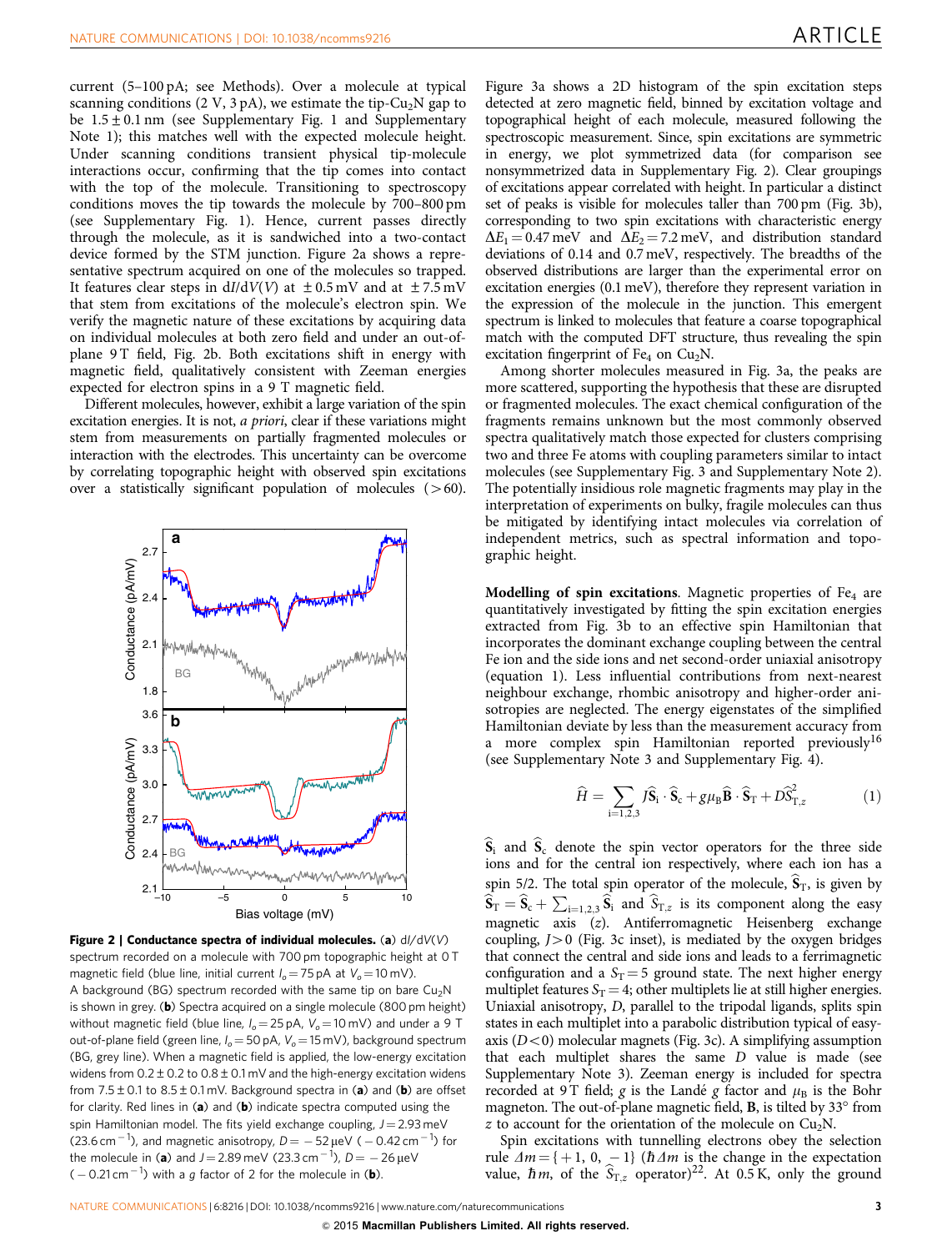<span id="page-3-0"></span>

Figure 3 | Spin excitation fingerprint of Fe<sub>4</sub> on Cu<sub>2</sub>N. (a) Two-dimensional histogram for an ensemble of molecules (>60) correlating zero-field spin excitation energies of a molecule with its topographic height. The histogram counts the number of inelastic tunnelling steps observed in dl/dV(V) binned by step voltage and topographic height of the molecule measured after completion of each spectrum. For molecules over 700 pm in height, a dominant spectrum can be identified. For shorter objects large variation indicates significant changes in magnetic structure and possible fragmentation. Bin sizes are 0.75 mV and 50 pm. The colour scale indicates bin count between 1 and 11. Since spin excitations are symmetric with respect to 0 V, the absolute value of the steps is used, and the symmetrized plot is shown. (b) Histogram of all steps measured on molecules  $>700$  pm in height. Focusing on those molecules reveals the characteristic spectrum for intact Fe<sub>4</sub> molecules, which features two spin excitations: a low-energy excitation at 0.47 mV and a high-energy excitation at 7.2 mV. Both have broad distributions with standard deviations of 0.14 and 0.7 mV, respectively reflecting variations in spin excitation energies for different molecules. (c) Spin state distribution for Fe<sub>4</sub> single-molecule magnets. States are calculated using a model of the magnetic core (inset) incorporating antiferromagnetic exchange coupling of the three outer Fe ions to the central ion (orange balls) with strength J (blue bonds) and easy-axis magnetic anisotropy with strength D applied to the whole molecule (teal arrow). The characteristic excitations found in (b) are consistent with the two lowest energy transitions excitable by inelastic electron tunnelling (curved teal and blue arrows) with J between 2.5 meV (20 cm $^{-1}$ ) and 3.1 meV (25 cm  $^{-1}$ ), and D between  $-34 \,\mu$ eV (  $-$  0.28 cm  $^{-1}$ ) and  $-86 \,\mu$ eV (  $-$  0.70 cm  $^{-1}$ ).

doublet with  $m = \pm 5$  is occupied. Therefore, the two characteristic excitations found for  $Fe<sub>4</sub>$  can be linked to specific spin transitions:  $\Delta E_1$  is a low-energy transition within the  $S_T = 5$ spin multiplet from  $m = \pm 5$  to  $\pm 4$ , and  $\Delta E_2$  is a transition to the lowest-lying states of the  $S_T = 4$  multiplet. Fitting  $\Delta E_1$  and  $\Delta E_2$  to the above spin Hamiltonian yields a uniaxial anisotropy energy of  $D = -60 \pm 26 \,\mu\text{eV}$  (  $-0.48 \pm 0.21 \,\text{cm}^{-1}$ ) and exchange coupling energy of  $J = 2.8 \pm 0.3$  meV  $(23 \pm 2 \text{ cm}^{-1})$ . We note that the standard deviations given here reflect the variation in D and J among the ensemble of molecules.

## **Discussion**

The J value observed for molecules sandwiched in the two-contact junction of the STM is significantly higher than for bulk samples of Fe<sub>4</sub> molecules, where  $\widetilde{J} = 1.92 \text{ meV}$  (15.5 cm <sup>-1</sup>)<sup>[16](#page-5-0)</sup> for the spin Hamiltonian in equation 1 (see Supplementary Note 3). A scenario with lower  $J$  leading to the observed steps in  $dJ/dV$ would require  $\Delta E_2$  to be an excitation into higher-lying multiplets such as  $S_T = 6$  but this can be ruled out by the observed magneticfield-dependent energy shift of  $\Delta E_2$  (see Supplementary Note 4). Similarly, a change in the magnetic properties of the molecule due to a change in the molecule's redox state as predicted for other types of molecules $^{24}$  $^{24}$  $^{24}$  is unlikely. Changing the redox state would require accessing either the highest occupied or lowest unoccupied molecular orbitals of the  $Fe<sub>4</sub>$  ligand shell. These are separated from the Fermi energy by several electronvolts and are not accessible during the IETS measurements performed here. Consequently, there must be some other mechanism that enhances exchange within the molecule.

We explore the influence of the  $Cu<sub>2</sub>N$  surface on the magnetic properties of the molecule via DFT calculations. Starting with the relaxed geometry computed for  $Fe<sub>4</sub>$  on Cu<sub>2</sub>N, the magnetic properties may be computed using the broken symmetry approach<sup>[25](#page-5-0)</sup> (see Methods for details on DFT calculations). The structural relaxation of the molecule is found to reduce the exchange to  $1.50 \,\text{meV}$   $(12.1 \,\text{cm}^{-1})$ ,  $\sim 20\%$  below the experimental value for bulk molecular crystals. Inclusion of the electronic effects of the substrate further reduces the exchange to 1.17 meV  $(9.4 \text{ cm}^{-1})$ . The most important information gained here is that the structural changes induced by the surface and the interaction of the substrate electron bath both feature the same qualitative trend. Hence, the influence of the substrate is not responsible for the boosted exchange.

We reason that the increase in  $J$  must be induced by the confinement of the molecule in the narrow STM junction. Hydrostatic compression has been found to alter the intermolecular exchange in bulk crystals of organic ferromagnets<sup>26</sup>. In Fe4, exchange coupling between the central and side ions is predominantly mediated by the oxygen atoms of the tripodal ligands. A distortion of these ligands relative to the plane of the Fe ions provides a direct path to change the Fe-O-Fe angles<sup>[16](#page-5-0)</sup> and, consequently, the exchange coupling strength, J. We therefore consider the effect of distorting this ligand during compression of the molecule. We incorporate a rudimentary representation of this distortion into the DFT framework. Starting with the structure of the molecule, as relaxed on  $Cu<sub>2</sub>N$ , the upper tripodal ligand is shifted downwards, parallel to the axis of the molecule by 10 pm [\(Fig. 4](#page-4-0)). This is equivalent to compressing the molecular core by 2% of its starting breadth. Re-evaluating the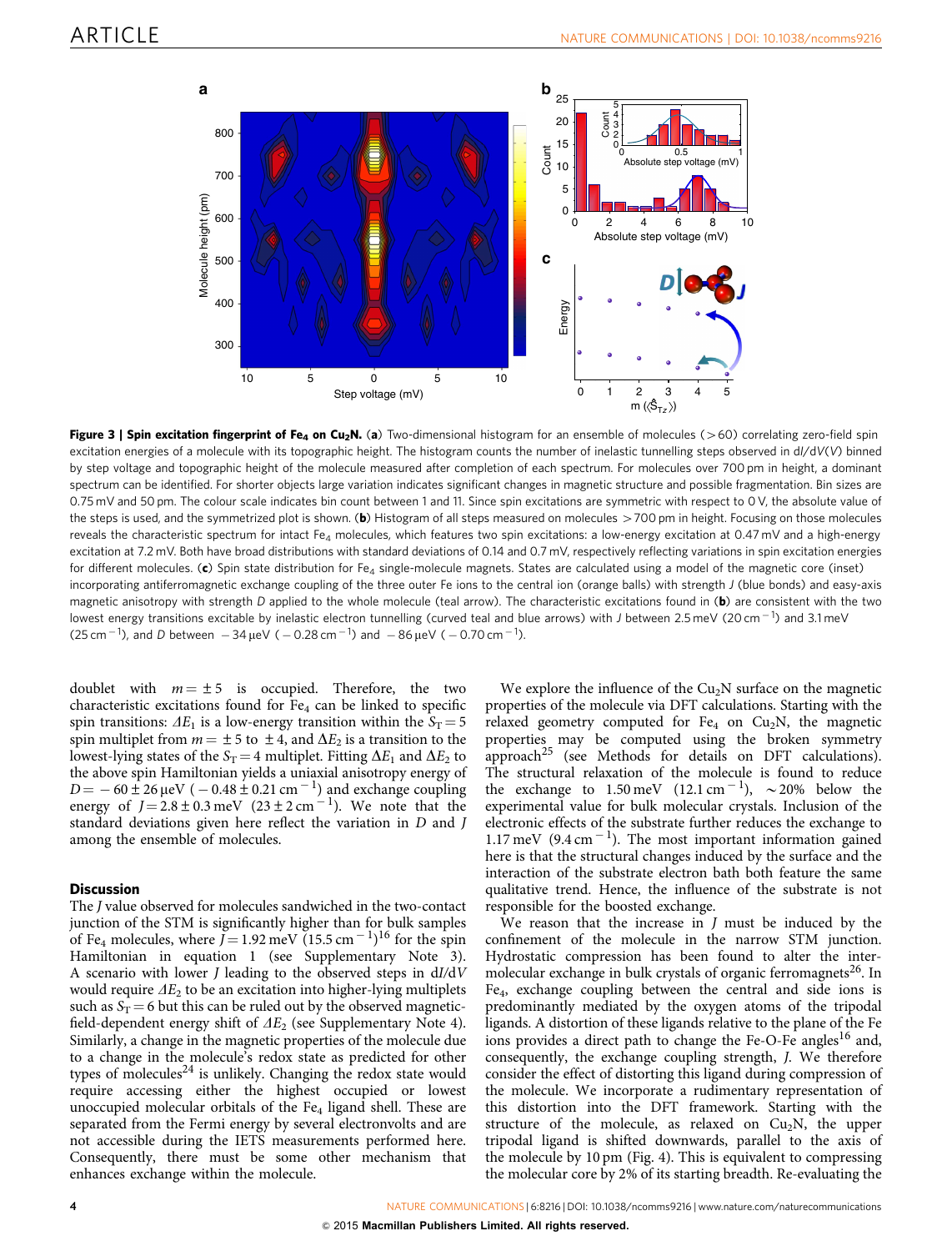<span id="page-4-0"></span>

Figure 4 | Structural distortions of Fe<sub>4</sub> in the STM tunnel junction. The strong contact made by the tip induces distortions as the molecule is compressed in the STM junction and enhances super-exchange. (a) Schematic of the magnetic core of the  $Fe<sub>4</sub>$  molecule. Key to the superexchange coupling within the magnetic core are the Fe-O-Fe bond angles. The blue diamonds represent the planes of these bonds; oxygen atoms are red and iron atoms are orange. Compression of the molecule by the STM tip displaces the O atoms relative to the Fe atoms causing a tilt of the Fe<sub>2</sub>O<sub>2</sub> bond planes and a change in the Fe-O-Fe bond angle. The distorted configuration is shown superimposed, semi-transparent with dashed lines. (b) Schematic depicting the small distortion applied for DFT calculation of exchange over a Fe<sub>2</sub>O<sub>2</sub> unit. (c) Model of the compressed molecule used in DFT calculations. Atoms are Fe (orange), O (red), C (grey) and H (white). To simulate the compression inside the STM junction, the upper tripodal ligand (highlighted in green) is shifted downwards parallel to the molecule axis by 10 pm, equivalent to a 2% reduction in breadth of the magnetic core. This structural shift nearly doubles the computed exchange coupling.

exchange coupling and comparing to the value computed for the undistorted molecule isolated from the surface, we find that this minimal structural change increases J by a factor of 1.9, to a value of 2.82 meV  $(22.7 \text{ cm}^{-1})$ . The magnitude of the increase is sufficient to explain the boosted exchange interaction found for Fe4 in the STM junction.

In the experiment, the complexity of the situation is considerably greater. Along with other environmental effects there must be more complex distortions occurring. This is corroborated by the large variation of D and J observed for the ensemble of molecules ([Fig. 3b\)](#page-3-0). The  $1\sigma$  standard deviation of  $\Delta E_2$  relates to a variation in *J* of 10% ( $\pm$ 0.3 meV). We therefore consider a range of other possible distortions (see Supplementary Fig. 5 and Supplementary Note 5) and find that rotating the tripodal ligand relative to the Fe ions and tilting of the protruding phenyl rings also affects J, albeit significantly less than the simple 2% compression (see Supplementary Tables 1 and 2). Other random contributions to the broad distribution of excitation energies are possible. No selection was made for differing positions on the  $Cu<sub>2</sub>N$  surface and it was not possible to inspect the surface beneath the molecules for the presence of defects, such as nitrogen vacancies. Consequently, a portion of the random variation may arise from local differences in substrate coupling, although this will be mitigated by the molecule's protective ligand shell. We additionally expect that the broad distribution found for  $\Delta E_1$  reflects the influence of structural distortions on the molecular anisotropy. However, in contrast to the effect on exchange energy, no systematic shift was found experimentally.

Despite the broad distribution of parameters, individual Fe<sub>4</sub> SMMs retain their qualitative magnetic character when incorporated into a prototypical two-contact device formed by an STM tunnel junction. Ascertaining this is made possible by performing an exhaustive survey of molecular objects. Correlation of spin excitation spectra with topographic height is a critical step in the study of bulky, polynuclear SMMs. By using this approach, we find that Fe<sub>4</sub> molecules in the STM junction feature increased exchange coupling strength that can be accounted for by tipinduced structural distortions. While demonstrating that Fe<sub>4</sub> may be incorporated into a prototypical device, this work also addresses key challenges in combining electronic transport devices with SMMs. Not only can the molecule's bulky ligand shell aid in the preservation the molecule's magnetic properties, but it can also participate in strong mechanical interactions with the electrodes. Confronting and overcoming these challenges facilitate the rational design of SMMs and creates the opportunity for identification of novel effects, such as the possibility of tuning intra-molecular properties by mechanical motion.

#### Methods

**Experiment.** Observations were made with an ultrahigh-vacuum low-temperature STM (Unisoku USM1300) equipped with a <sup>3</sup>He cryostat operated at 0.5 K, and with a magnetic field of up to 9 T applied perpendicular to the sample surface. The copper crystal was cleaned using cycles of Ar sputtering (1 kV, pressure =  $5 \times 10^{-6}$  mbar) and annealing (T = 870 K) using an electron-beam heater built into the sample holder. The final annealing cycle used a lower temperature of 770 K. The copper nitride monolayer was formed by three minutes of nitrogen sputtering (1 kV, pressure =  $5 \times 10^{-6}$  mbar) followed by annealing for 8 min at 640 K. Platinum iridium (90:10) tips were used to perform all STM measurements. Tips were prepared by 5 min of Ar sputter cleaning (1 kV, pressure =  $5 \times 10^{-6}$  mbar) followed by heating using 10 s pulses of electron beam bombardment and a gentle dipping into the Cu crystal.

 $Fe<sub>4</sub>$  molecules, synthesized and isolated in crystalline form<sup>16</sup>, were mechanically ground into a powder and sublimated from a home-built quartz Knudsen cell maintained at a constant temperature of 483 K. Deposition times ranged between 10 and 30 s. The Cu<sub>2</sub>N/Cu substrate was pre-cooled to 4 K in the STM cryostat, then moved rapidly to the deposition chamber and back to the cryostat; during this procedure the sample temperature reached an estimated maximum of 100 K.

Acquisition of spin excitation spectra. Inelastic electron tunnelling spectra were acquired by positioning the tip over candidate molecules at typical scanning conditions  $(3 pA, 2.0 - 2.5 V)$ . Subsequently, the bias voltage was reduced slowly to 10–15 mV, then the tunnel current set-point was increased to 5–100 pA. Following this procedure, the feedback loop was disengaged, and the sample bias voltage was swept. A small modulation voltage  $(100-300 \,\mathrm{\upmu V})$  at 691 Hz was added to permit direct lock-in detection of differential conductance, dI/dV(V).

Calculated spin excitation spectra. The conductance spectra were calculated from the eigenstates and eigenenergies of the effective spin Hamiltonian (equation 1) using a perturbative treatment of inelastic electron-spin scattering [27](#page-5-0). In this approach, a spin excitation between state  $|2\rangle$  and  $|1\rangle$  with  $\Delta E$  energy appears as steps in  $dI/dV(V)$  at  $+\Delta E/e$  and  $-\Delta E/e$  voltage. The height of the conductance steps is proportional to the transition matrix element  $\sum_j |\langle 1 | \hat{\sigma} \cdot \hat{\mathbf{S}}_j | 2 \rangle|^2$ , where  $\hat{\sigma}$ is the spin vector operator of the tunnelling electron and  $S_j$  are the spin vector operators of the Fe atoms in the Fe<sub>4</sub> molecule. The distribution of scattering strength between the four Fe atoms influences the relative height of the spin excitations steps. For simplicity, we assumed that scattering occurs with equal probability at any of the side atoms. Other ratios are possible but do not influence the voltage position of the conductance steps.

The calculated conductance spectra were used to fit experimental data by iterative computation of the spectrum while changing the exchange (J) and anisotropy  $(D)$  parameters in the spin Hamiltonian describing the Fe<sub>4</sub> molecule (equation 1). Broadening of the conductance steps by finite temperature and bias modulation was taken into account. This led to step width of  $400-600 \mu V$ . A linear slope was added to the conductance spectra following the fitting. Calculations that account for the out-of-plane magnetic field used a 9 T magnetic field applied at 33 from the molecular easy axis.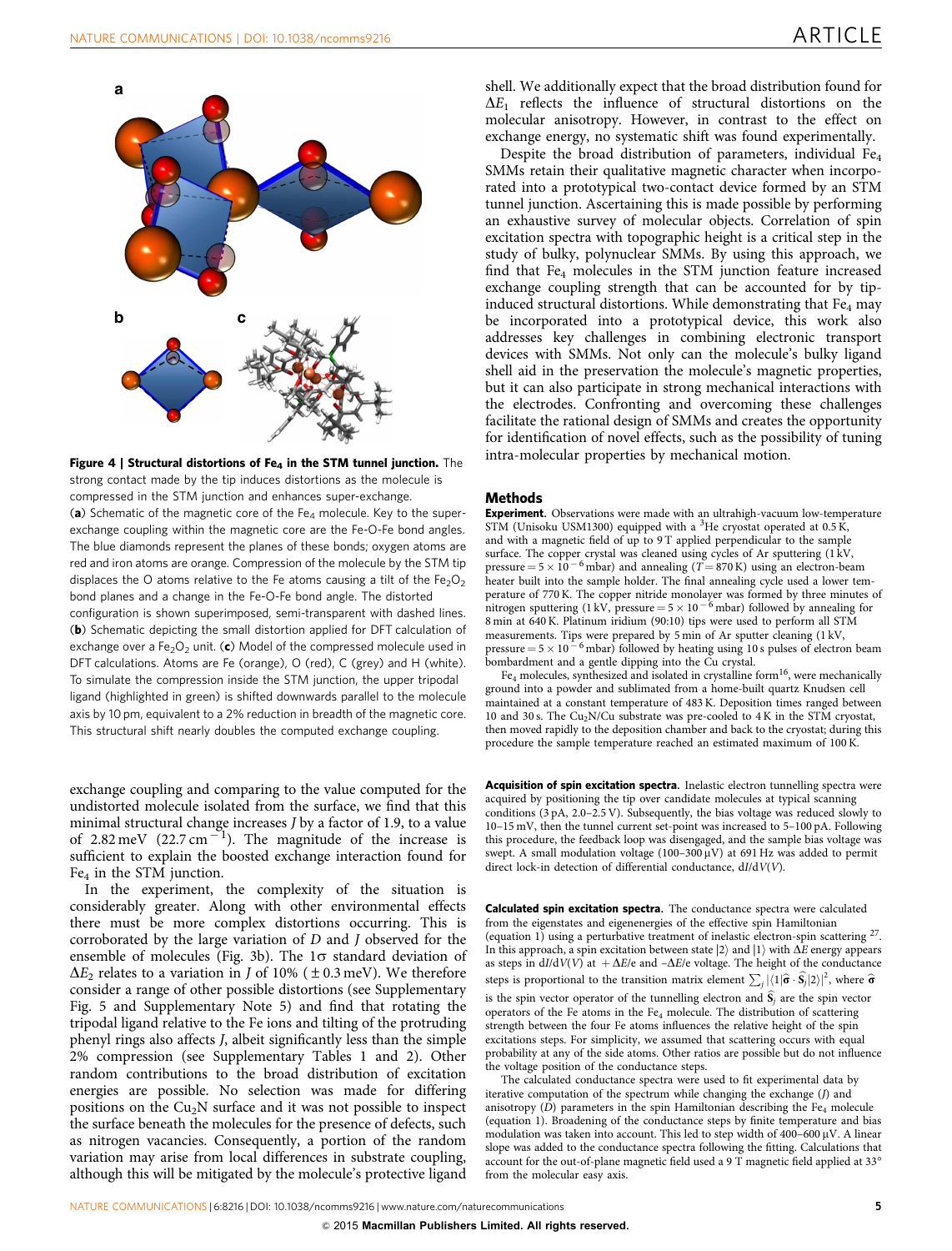<span id="page-5-0"></span>**DFT calculations.** The relaxed structure of the Fe<sub>4</sub> molecule adsorbed on the Cu<sub>2</sub>N surface was computed within the DFT framework with the Cp2k program pack-<br>age<sup>28,29</sup> using the Dudarev simplified version<sup>30</sup> of the DFT + U approach<sup>31,32</sup> together with the PBEsol functional<sup>33</sup>.

The calculations followed methodology developed for SMMs on surfaces<sup>34</sup> and used successfully for Fe<sub>4</sub> molecules on Au surfaces<sup>19</sup>. The dispersion correction term (D3) was added to the energy<sup>35</sup>. The norm-conserving Goedecker-Teter-Hutter (GTH) pseudopotentials<sup>36</sup> were used with GTH double-ζ polarized molecularly optimized basis sets for all atomic species<sup>37</sup>. The energy cutoff applied to the plane-wave basis sets was set to 500 Ry, in agreement with other studies on  $Cu_2N^{38}$ . The values of the parameter U, 4.1 eV on the Fe 3*d* and 3.0 eV on the O 2*p* orbitals were chosen following other calculations involving  $Fe<sub>4</sub>$  molecules<sup>39</sup>. The convergence criterion for the self-consistent field method (SCF) energy was  $1 \times 10^{-6}$  Hartree. A threshold of  $1 \times 10^{-3}$  Hartree Bohr<sup>-1</sup> for the atomic forces is considered sufficient for a reliable optimization. Optimization runs used a 0.17 eV smearing of the occupational numbers around the Fermi level to account for the metallicity of the surface, and to ease the convergence. For calculation of magnetic parameters, using the optimized geometry as a starting point, a U parameter may be added to the 3d states of the Cu atoms to ascertain the impact of the substrate on magnetic interactions within the  $Fe<sub>4</sub>$  cluster.

The cluster and surface were relaxed separately before optimizing the adsorbed structure. The Cu<sub>2</sub>N surface slab consisted of  $8 \times 8 \times 2$  copper unit cells (width, breadth and thickness, respectively) and a layer of nitrogen atoms, positioned as starting geometry at 0.3 Å above the topmost copper layer in a  $c(2 \times 2)$  manner. Out of the total four atomic copper layers, the bottom two were kept fixed to the Cu bulk positions during the geometry optimization. The experimental copper<br>lattice constant of 3.615 Å was used<sup>40</sup>. The cluster was positioned on the relaxed  $Cu<sub>2</sub>N$  surface, leaning on two tert-butyl groups and the phenyl ring<sup>19</sup>. It was separated from its periodic images laterally by 13 and 14 Å, in x and y respectively, while the vacuum region extended 38 Å above the surface.

The exchange coupling constants in  $Fe_4$  were computed through the broken symmetry approach<sup>25,41,42</sup> incorporating exchange interactions between nearest and next-nearest neighbours. For comparison to the giant spin Hamiltonian used in the main text, an equivalent nearest neighbour exchange coupling was calculated from the computed values of both the nearest and next-nearest neighbour coupling constants (See Supplementary Note 3 for details). The magnetic properties were evaluated on the optimized geometry with a tighter SCF convergence criterion of  $5\times10^{-7}$  Hartree, computing the energies of the determinants |uuuu\, |duuu\, |uduu| ,|uudu| and |uuud| (u stands for spin up ( $m = 5/2$ ), d for spin down  $(m = -5/2)$  on the four Fe ions). The interacting topmost layers of the substrate slab can be approximated as Cu<sub>2</sub>N, consequently,  $U_{Cu} = 5 \text{ eV}^{43,44}$  was applied to all Cu atoms as reported previously in the literature. To verify the reliability of the computational protocol, the exchange coupling constants were also computed for the geometry determined from X-ray measurements and compared with experimental measurements (see Supplementary Table 1). To decouple the geometrical effects of adsorption from the electronic contribution of the surface, the magnetic couplings were computed for the relaxed molecule in the presence of the Cu<sub>2</sub>N surface and with the slab removed. In the distorted molecule compression was incorporated as a rigid shift of the upper tripodal ligand, with no further geometric relaxation.

#### References

- 1. Bogani, L. & Wernsdorfer, W. Molecular spintronics using single-molecule magnets. Nat. Mater. 7, 179–186 (2008).
- 2. Ardavan, A. et al. Will spin-relaxation times in molecular magnets permit quantum information processing? Phys. Rev. Lett. 98, 057201 (2007).
- 3. Thiele, S. et al. Electrically driven nuclear spin resonance in single-molecule magnets. Science 344, 1135–1138 (2014).
- 4. Stepanow, S. et al. Spin and orbital magnetic moment anisotropies of monodispersed bis(phthalocyaninato)terbium on a copper surface. J. Am. Chem. Soc. 132, 11900–11901 (2010).
- 5. Margheriti, L. et al. X-ray detected magnetic hysteresis of thermally evaporated terbium double-decker oriented films. Adv. Mater. 22, 5488–5493 (2010).
- 6. Malavolti, L. et al. Erratic magnetic hysteresis of  $TbPc<sub>2</sub>$  molecular nanomagnets. J. Mater. Chem. C 1, 2935–2942 (2013).
- Hofmann, A. et al. Depth-dependent spin dynamics in thin films of  $TbPc<sub>2</sub>$ nanomagnets explored by low-energy implanted muons. ACS Nano 6, 8390–8396 (2012).
- 8. Mannini, M. et al. XAS and XMCD investigation of  $Mn<sub>12</sub>$  monolayers on gold. Chem. Eur. J. 14, 7530–7535 (2008).
- Heersche, H. B. et al. Electron transport through single  $Mn_{12}$  molecular magnets. Phys. Rev. Lett. 96, 206801 (2006).
- 10. Jo, M.-H. et al. Signatures of molecular magnetism in single-molecule transport spectroscopy. Nano Lett. 6, 2014–2020 (2006).
- 11. Burzurı´, E., Zyazin, A. S., Cornia, A. & van der Zant, H. S. J. Direct observation of magnetic anisotropy in an individual Fe<sub>4</sub> single-molecule magnet. Phys. Rev. Lett. 109, 147203 (2012).
- 12. Zyazin, A. S. et al. Electric field controlled magnetic anisotropy in a single molecule. Nano Lett. 10, 3307–3311 (2010).
- 13. Ganzhorn, M., Klyatskaya, S., Ruben, M. & Wernsdorfer, W. Strong spinphonon coupling between a single-molecule magnet and a carbon nanotube nanoelectromechanical system. Nat. Nanotechnol. 8, 165–169 (2013).
- 14. Candini, A., Klyatskaya, S., Ruben, M., Wernsdorfer, W. & Affronte, M. Graphene spintronic devices with molecular nanomagnets. Nano Lett. 11, 2634–2639 (2011).
- 15. Kahle, S. et al. The quantum magnetism of individual manganese-12-acetate molecular magnets anchored at surfaces. Nano Lett. 12, 518–521 (2012).
- 16. Accorsi, S. et al. Tuning anisotropy barriers in a family of tetrairon(III) singlemolecule magnets with an  $S = 5$  ground state. J. Am. Chem. Soc. 128, 4742–4755 (2006).
- 17. Mannini, M. et al. Magnetic memory of a single-molecule quantum magnet wired to a gold surface. Nat. Mater. 8, 194-197 (2009).
- 18. Mannini, M. et al. Quantum tunnelling of the magnetization in a monolayer of oriented single-molecule magnets. Nature 468, 417–421 (2010).
- 19. Malavolti, L. et al. Magnetic bistability in a submonolayer of sublimated Fe<sub>4</sub> single-molecule magnets. Nano Lett. 15, 535-541 (2015).
- 20. Margheriti, L. et al. Thermal deposition of intact tetrairon(III) single-molecule magnets in high-vacuum conditions. Small 5, 1460–1466 (2009).
- 21. Heinrich, A. J., Gupta, J. A., Lutz, C. P. & Eigler, D. M. Single-atom spin-flip spectroscopy. Science 306, 466–469 (2004).
- 22. Loth, S. et al. Controlling the state of quantum spins with electric currents. Nat. Phys. 6, 340–344 (2010).
- 23. Horcas, I. et al. WSXM: a software for scanning probe microscopy and a tool for nanotechnology. Rev. Sci. Instrum. 78, 013705 (2007).
- 24. Lehmann, J., Gaita-Ariño, A., Coronado, E. & Loss, D. Spin qubits with electrically gated polyoxometalate molecules. Nat. Nanotechnol. 2, 312–317 (2007).
- 25. Noodleman, L. & Norman, J. G. J. The Xa valence bond theory of weak electronic coupling. Application to the low-lying states of  $Mo_{2}Cl_{8}^{4-}$  . J. Chem. Phys. 70, 4903–4906 (1979).
- 26. Thirunavukkuarasu, K. et al. Pressure dependence of the exchange anisotropy in an organic ferromagnet. Phys. Rev.  $B$  91, 014412 (2015).
- 27. Loth, S., Lutz, C. P. & Heinrich, A. J. Spin-polarized spin excitation spectroscopy. N. J. Phys. 12, 125021 (2010).
- 28. Hutter, J., Iannuzzi, M., Schiffmann, F. & VandeVondele, J. Cp2K: atomistic simulations of condensed matter systems. Wiley Intdisciplin. Rev. Comput. Mol. Sci. 4, 15–25 (2014).
- 29. CP2K developers group. CP2K Open Source Molecular Dynamics. CP2K Website<http://www.cp2k.org/> (2015).
- 30. Dudarev, S. L., Botton, G. A., Savrasov, S. Y., Humphreys, C. J. & Sutton, A. P. Electron-energy-loss spectra and the structural stability of nickel oxide: an  $LSDA + U$  study. Phys. Rev. B 57, 1505-1509 (1998).
- 31. Anisimov, V. I., Zaanen, J. & Andersen, O. K. Band theory and Mott insulators: Hubbard U instead of Stoner I. Phys. Rev. B 44, 943–954 (1991).
- 32. Cococcioni, M. & de Gironcoli, S. Linear response approach to the calculation of the effective interaction parameters in the  $LDA + U$  method. Phys. Rev. B 71, 035105 (2005).
- 33. Perdew, J. et al. Restoring the density-gradient expansion for exchange in solids and surfaces. Phys. Rev. Lett. 100, 136406 (2008).
- 34. Caneschi, A., Gatteschi, D. & Totti, F. Molecular magnets and surfaces: a promising marriage. A DFT insight. Coord. Chem. Rev. 289–290, 357–378 (2015).
- 35. Grimme, S., Antony, J., Ehrlich, S. & Krieg, H. A consistent and accurate ab initio parametrization of density functional dispersion correction (DFT-D) for the 94 elements H-Pu. J. Chem. Phys. 132, 154104 (2010).
- 36. Goedecker, S., Teter, M. & Hutter, J. Separable dual-space Gaussian pseudopotentials. Phys. Rev. B 54, 1703–1710 (1996).
- 37. VandeVondele, J. & Hutter, J. Gaussian basis sets for accurate calculations on molecular systems in gas and condensed phases. J. Chem. Phys. 127, 114105  $(2007)$
- 38. Gómez Díaz, J. et al. Hexagonal boron nitride on transition metal surfaces. Theor. Chem. Acc. 132, 1350 (2013).
- 39. Ninova, S. et al. Valence electronic structure of sublimated Fe<sub>4</sub> single-molecule magnets: an experimental and theoretical characterization. J. Mater. Chem. C 2, 9599–9608 (2014).
- 40. Straumanis, M. E. & Yu, L. S. Lattice parameters, densities, expansion coefficients and perfection of structure of Cu and of Cu-In  $\alpha$  phase. Acta Crystallogr. A 25, 676–682 (1969).
- 41. Noodleman, L. Valence bond description of antiferromagnetic coupling in transition metal dimers. J. Chem. Phys. 74, 5737–5743 (1981).
- 42. Bencini, A. & Totti, F. A few comments on the application of density functional theory to the calculation of the magnetic structure of oligo-nuclear transition metal clusters. J. Chem. Theory Comput. 5, 144–154 (2009).
- 43. Giovannetti, G., Brocks, G. & van den Brink, J. Ab initio electronic structure and correlations in pristine and potassium-doped molecular crystals of copper phthalocyanine. Phys. Rev. B 77, 035133 (2008).